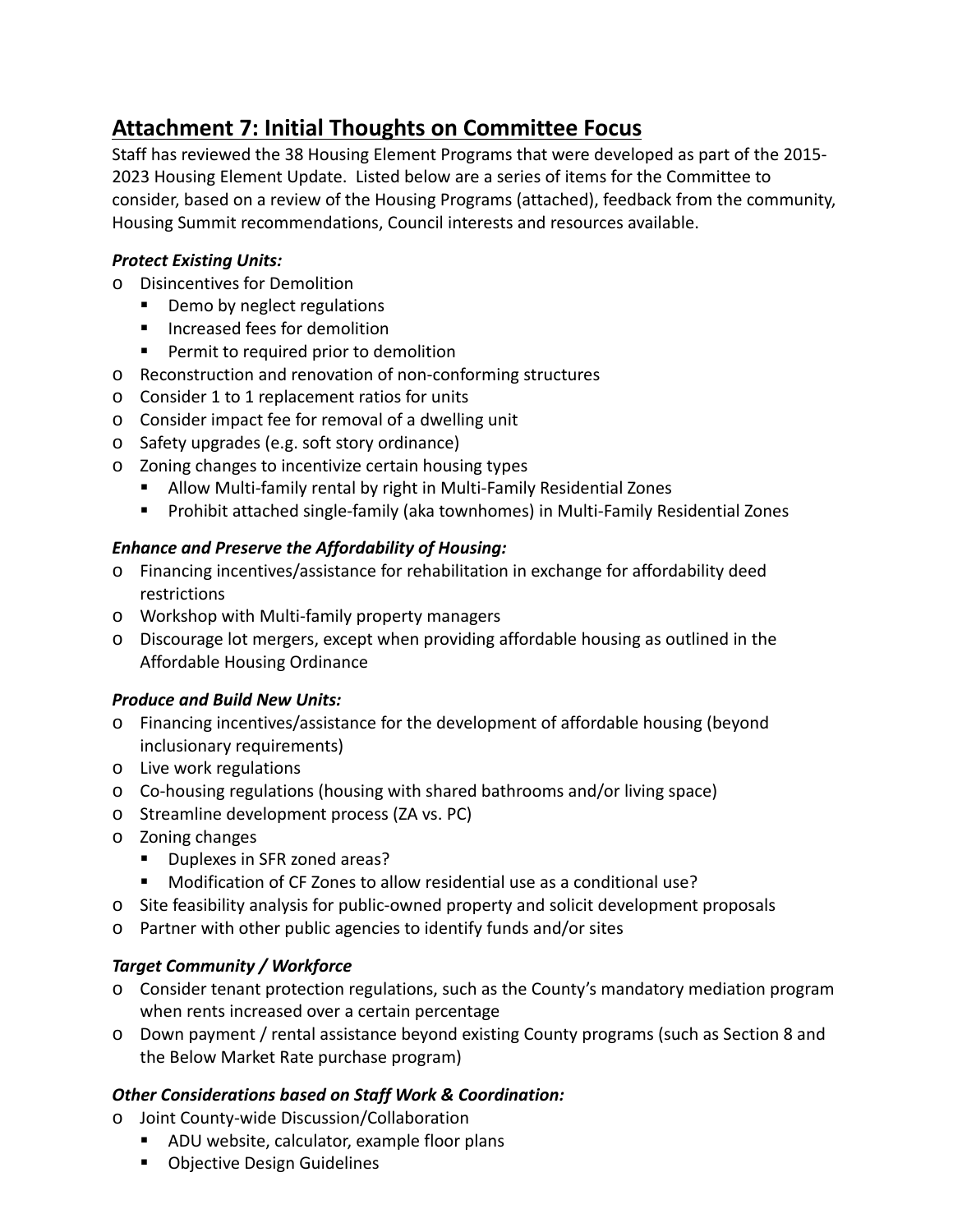| Status Update: 2015-2023 Mill Valley Housing Element Program Implementation /<br><b>Sorted by Progress</b><br><b>ON-GOING: ADDITIONAL ITEMS OF INTEREST</b> |                                         |                                          |            |
|-------------------------------------------------------------------------------------------------------------------------------------------------------------|-----------------------------------------|------------------------------------------|------------|
|                                                                                                                                                             |                                         |                                          |            |
|                                                                                                                                                             |                                         |                                          | Strategy   |
| 3. Housing Maintenance and Public Information.                                                                                                              | On-going.                               | Partner with property                    | \$         |
| Publicize rehabilitation assistance and energy retrofit                                                                                                     |                                         | managers/owners of Multi-Family          | Enhance    |
| programs. Goal to provide rehabilitation assistance to                                                                                                      | 2018: County grant to assist with       | Residential buildings. Continue public   |            |
| five lower income households.                                                                                                                               | energy retrofits. MCE also offers       | dialogue about financing and other       |            |
|                                                                                                                                                             | rebates for solar and electric cars.    | services available, identify interests   |            |
|                                                                                                                                                             | MHA offers rehabilitation assistance    | from owners.                             |            |
|                                                                                                                                                             | to low income households. Additional    |                                          |            |
|                                                                                                                                                             | financial incentives could come from    | Require safety retrofits to Multi-Family |            |
|                                                                                                                                                             | Trust Fund should it be identified as a | Residential properties. Example: soft    |            |
|                                                                                                                                                             | priority.                               | story ordinance (mandatory date for      |            |
|                                                                                                                                                             |                                         | requiring upgrades to buildings, recent  |            |
|                                                                                                                                                             |                                         | legislation passed on this topic)        |            |
| 4. Preservation of Existing Affordable Rental                                                                                                               | On-going.                               | Example policies: anti-neglect           | Protect    |
| Housing. Prohibit conversion of units to                                                                                                                    |                                         | regulations; increased demolition fees;  |            |
| ownership (Condo Conversion) and/or tearing                                                                                                                 | 2018: Short-term rentals not allowed    | 1-to-1 unit replacement requirement      |            |
| down units                                                                                                                                                  | in new ADUs approved since 2018.        | (allowing non-conforming units)          |            |
| 20. Homebuyer Assistance. Continue                                                                                                                          | On-going.                               | Expand beyond existing program.          | \$         |
| participation with Marin Housing to administer                                                                                                              |                                         | Additional financial incentives could    | Target     |
| BMR and MCC programs.                                                                                                                                       |                                         | come from Trust Fund, should it be       | Community/ |
|                                                                                                                                                             |                                         | identified as a priority.                | Workforce  |
| <b>PENDING</b>                                                                                                                                              |                                         |                                          |            |
| 12. Publicly-Owned Land for Affordable Housing.                                                                                                             | Pending.                                | Sites inventory includes publicly-       | \$         |
| Prepare inventory of publicly-owned land. Modify City's                                                                                                     |                                         | owned land. Inventory, combined with     | Produce    |
| zoning regulations to allow residential uses in C-F zone.                                                                                                   |                                         | feasibility analysis, could be prepared  |            |
|                                                                                                                                                             |                                         | to evaluate sites.                       |            |
| 13. Non-Traditional Housing Types.                                                                                                                          | Pending.                                | Example: Regulations for live/work       | Enhance    |
| Modify Zoning Ordinance to develop standards for new                                                                                                        |                                         | housing or co-housing; consider          | Produce    |
| housing typologies.                                                                                                                                         |                                         | duplexes in SFR areas                    |            |

The first page identifies Housing Element Programs that the Committee may wish to consider discussing to determine possible interest and focus.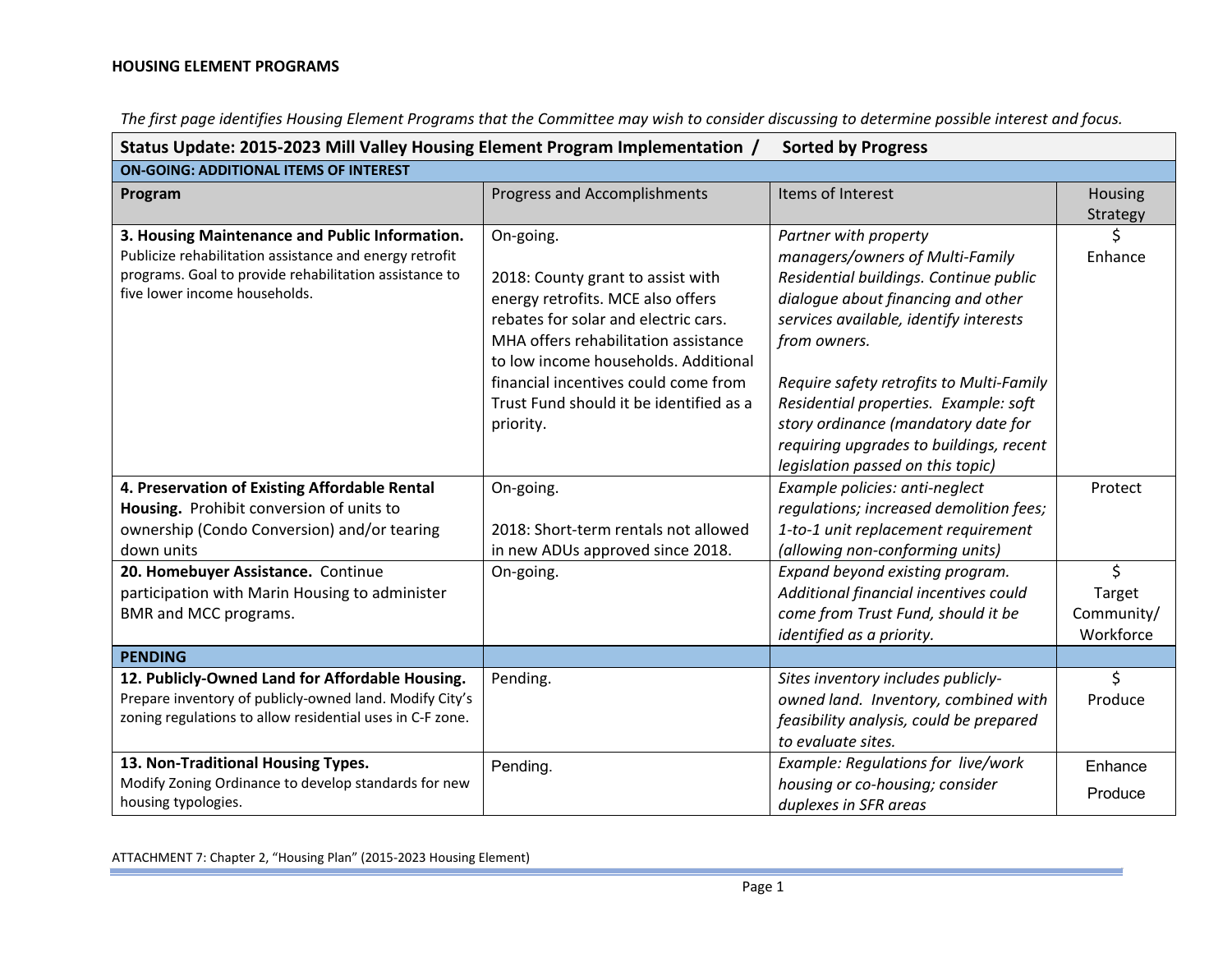*The following programs are listed for the Committee's reference, not necessarily items requiring Committee oversight.*

| ON-GOING/IN PROGRESS with STAFF SUPPORT                           |                                     |                                         |                 |
|-------------------------------------------------------------------|-------------------------------------|-----------------------------------------|-----------------|
| Program                                                           | <b>Progress and Accomplishments</b> | <b>Notes</b>                            | <b>Housing</b>  |
|                                                                   |                                     |                                         | <b>Strategy</b> |
| 1. Residential Design Guidelines.                                 | Completed and possibly in progress. | Possible funding and coordination       | Enhance         |
| Develop and adopt Multi-Family Design Guidelines                  |                                     | opportunity with the County of Marin    | Produce         |
| which address development compatibility and                       |                                     | (SB2) to develop "Objective" Design     |                 |
| promote sustainable site design and building                      |                                     | Guidelines (per new state laws/SB35     |                 |
| practices.                                                        |                                     | and Housing Accountability Act)         |                 |
| <b>Guidelines</b><br>Preservation<br>2.<br><b>Historic</b><br>and | In progress.                        | Planning Commission and City Council    | Enhance         |
| Incentives. Explore revising the H-O Ordinance to                 |                                     | Work Item.                              |                 |
| clarify demolition procedures and role of the                     |                                     |                                         |                 |
| Historical Society.                                               |                                     |                                         |                 |
| 9. Junior Second Units.                                           | In progress.                        | City Council Agenda Item.               | Produce         |
| Consider adopting regulations.                                    |                                     |                                         |                 |
| 5. Preservation of Existing Deed Restricted                       | On-going.                           | Long-term rent restrictions, combined   | Protect         |
| Affordable Rental Housing. Continue to contract                   |                                     | with monitoring by the Marin Housing    |                 |
| with MHA to ensure compliance with affordability                  |                                     | Authority. This has been effective in   |                 |
| restrictions. Require long-term affordability                     |                                     | maintaining the affordability in over   |                 |
| controls on future affordable housing units.                      |                                     | 300 existing housing units.             |                 |
| 10. Affordable Housing Overlay.                                   | On-going.                           | <b>Coordination with Redwoods</b>       | Produce         |
| Adopt an Affordable Housing Overlay for the                       |                                     | continues.                              |                 |
| Redwoods site, specifying development incentives                  |                                     |                                         |                 |
| tailored to the site. Coordinate with property                    |                                     |                                         |                 |
| owners in facilitating public review of                           |                                     |                                         |                 |
| development proposals, and in application for                     |                                     |                                         |                 |
| affordable housing funds.                                         |                                     |                                         |                 |
| 11. Lot Consolidation Incentives.                                 | On-going. Fee waivers for lot line  | Additional incentives could come from   | \$              |
| Adopt lot consolidation incentives in coordination                | adjustments/mergers available       | Trust Fund should it be identified as a | Produce         |
| with Multi-family Design Guidelines.                              | through the Affordable Housing Ord. | priority.                               |                 |
| 18. Affordable Housing Development Assistance.                    | Complete and On-going.              | Additional financial incentives could   | \$              |
| Provide financial and regulatory incentives to                    |                                     | come from Trust Fund, should it be      | Enhance         |
| private developers for affordable housing.                        | Coordination with Marin County and  | identified as a priority.               | Produce         |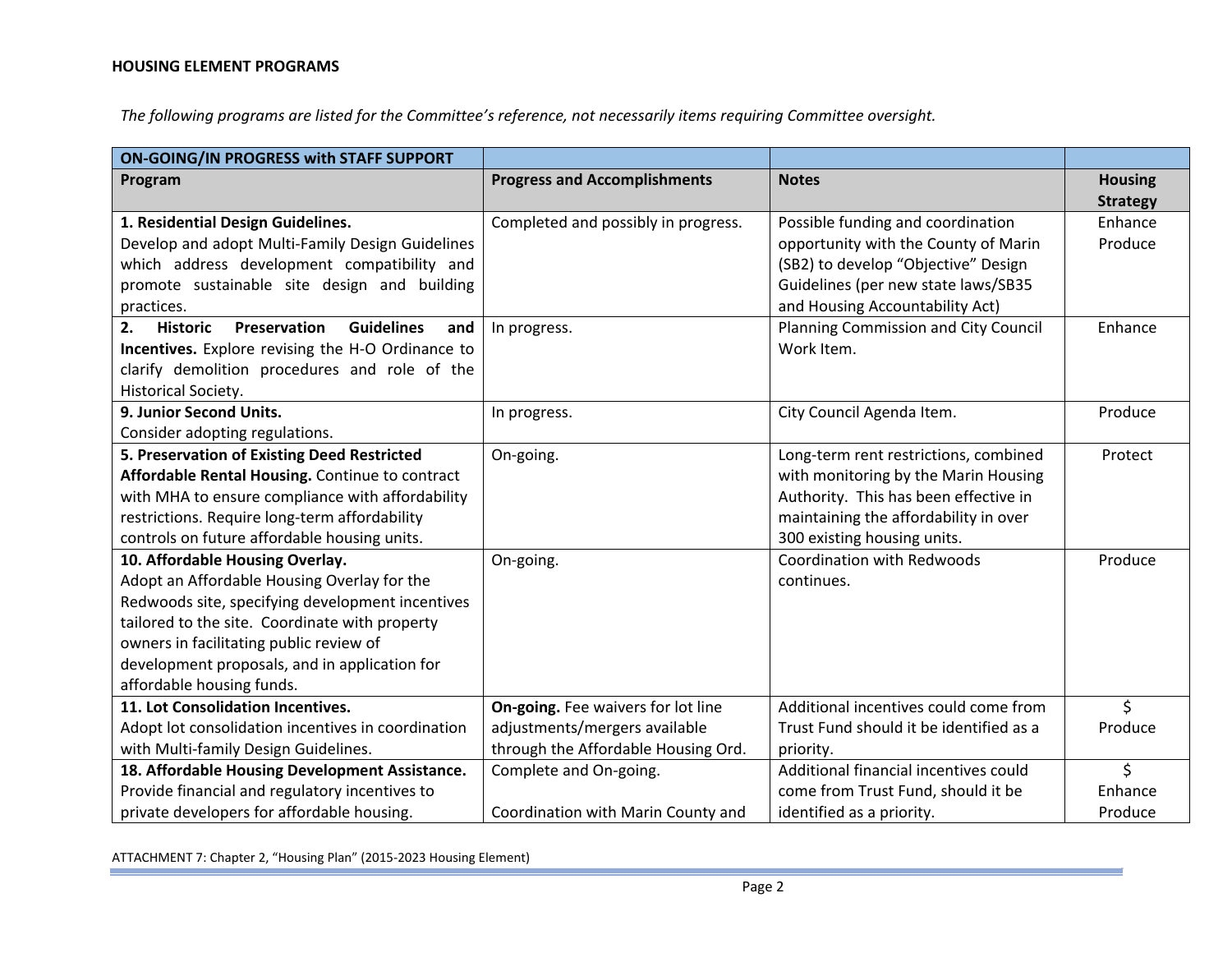|                                                                                                         | Marin Housing Authority continues.                     |                                        |             |
|---------------------------------------------------------------------------------------------------------|--------------------------------------------------------|----------------------------------------|-------------|
| 19. Partnerships for Affordable Housing. Work                                                           | On-going.                                              | Additional financial incentives could  | \$          |
| through Nonprofit Housing Association of                                                                |                                                        | come from Trust Fund, should it be     | Enhance     |
| Northern California to identify and explore                                                             | Coordination with Marin County and                     | identified as a priority.              | Produce     |
| partnerships with affordable housing providers.                                                         | Marin Housing Authority continues.                     |                                        |             |
| 21. Section 8 Rental Assistance.                                                                        | On-going.                                              | Coordination with Marin Housing        | Protect     |
| Continue to offer tenants information re Section 8                                                      |                                                        | Authority                              |             |
| and encourage landlords to register.                                                                    |                                                        |                                        |             |
| 22. Update Land Use Map and Zoning Code.                                                                | Complete and on-going.                                 | Planning Commission Work Program       | Enhance     |
| Establish minimum and maximum residential densities                                                     |                                                        | Item to conduct rezoning in the Miller | Produce     |
| for residential districts, and maximum densities and                                                    | Minimum and maximum densities                          | Ave/Presidio area similar to the       |             |
| development standards for residential uses in<br>commercial districts. Monitor to ensure adequate sites | completed with General Plan Update                     | Downtown Mixed Residential rezoning.   |             |
| to address RHNA.                                                                                        | (2013).                                                |                                        |             |
|                                                                                                         |                                                        |                                        |             |
| 23. Update Parking Standards.                                                                           | On-going.                                              | Additional incentives could be created | Produce     |
| Evaluate and establish modified parking standards                                                       |                                                        | for certain types of housing, such as  |             |
| in the Zoning Ordinance to facilitate specific types                                                    | 2017: Micro units and ADUs have                        | rental housing.                        |             |
| of housing.                                                                                             | reduced parking standards. Density                     |                                        |             |
|                                                                                                         | Bonus also reduces parking required                    |                                        |             |
|                                                                                                         | for Multi-Family residential projects                  |                                        |             |
|                                                                                                         | with 4 or more units for efficiency and<br>1-bedrooms. |                                        |             |
| 24. Fee Deferrals and/or Waivers for Affordable                                                         | On-going.                                              | Additional financial incentives could  | \$          |
| Housing.                                                                                                |                                                        | come from Trust Fund, should it be     | Enhance     |
| Provide information to affordable housing                                                               | 2017: Affordable Housing Ordinance.                    | identified as a priority.              | Produce     |
| community on fee deferrals, reductions and                                                              |                                                        |                                        |             |
| waivers. Amend Code to waive of 100% of                                                                 |                                                        |                                        |             |
| application processing fees for projects with 10%                                                       |                                                        |                                        |             |
| Extremely Low Income units.                                                                             |                                                        |                                        |             |
| 26. CEQA Exemptions for Infill Projects.                                                                | On-going.                                              | Through development review process     | Protect     |
| Utilize categorical exemptions where appropriate, case-                                                 |                                                        |                                        | Enhance     |
| by-case basis.                                                                                          |                                                        |                                        | Produce     |
| 27. Fair Housing Program.                                                                               | On-going.                                              | Posted on the City's website           | Community/W |
| Publicize the program through brochures and on the                                                      |                                                        |                                        | orkforce    |
| City's website.                                                                                         |                                                        |                                        |             |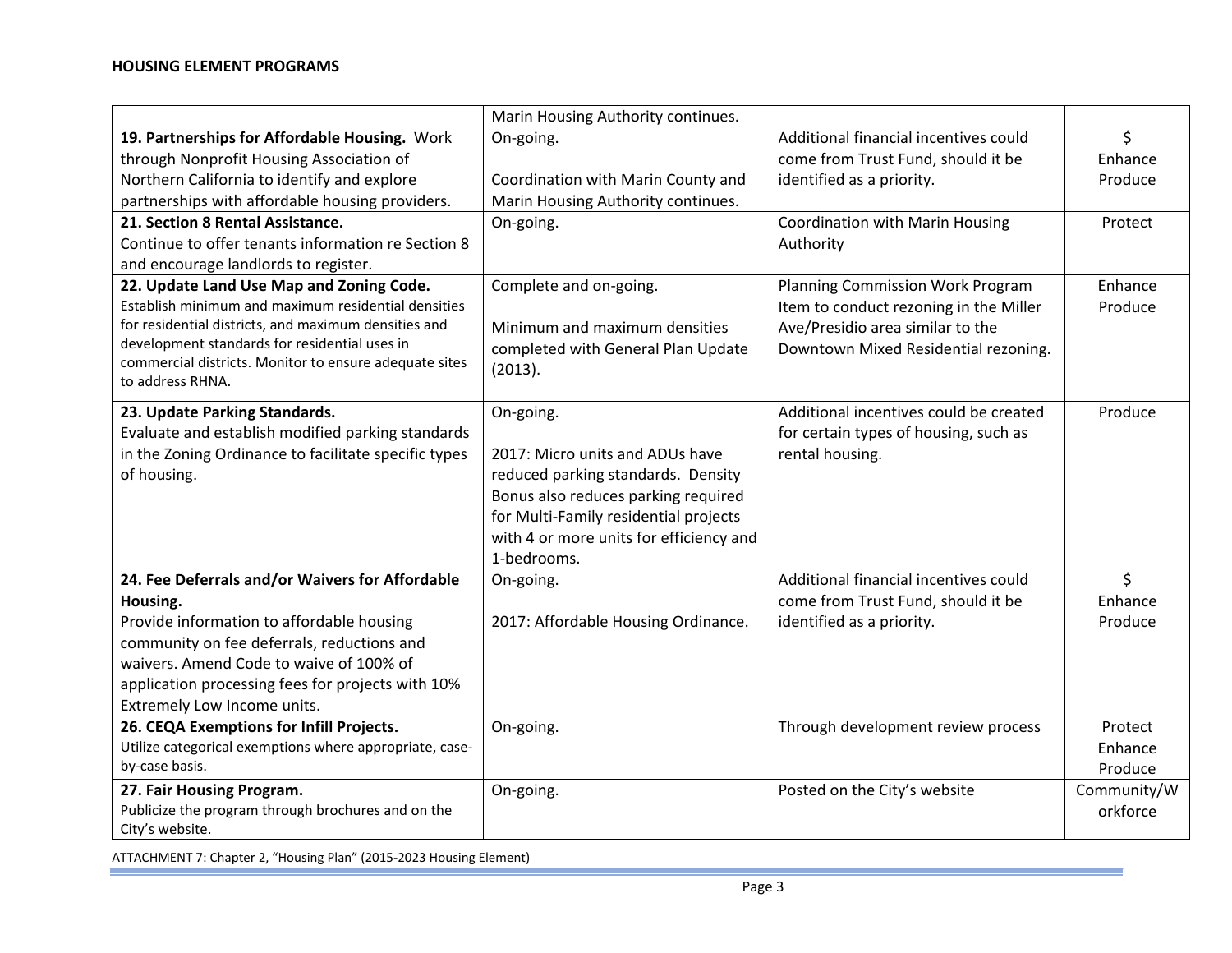| 28. Senior Support Services.                                            | On-going. | Recent activity through Age-Friendly   | \$                      |
|-------------------------------------------------------------------------|-----------|----------------------------------------|-------------------------|
| Continue to support the provision of senior services in<br>Mill Valley. |           | Cities.                                | Community/<br>Workforce |
| 29. Home Sharing and Tenant Matching                                    | On-going. | Support through the City's website     | Community/              |
| Opportunities.                                                          |           | under Housing Resources and            | Workforce               |
| Support organizations that facilitate housing sharing;                  |           | coordinating with Age Friendly Cities. |                         |
| actively promote through senior citizen organizations.                  |           |                                        |                         |
| 31. Homeless Assistance. Support                                        | On-going. | Coordination with Marin County.        | Community/              |
| implementation of the Homeless Countywide                               |           |                                        | Workforce               |
| Continuum of Care, publicize the Marin                                  |           |                                        |                         |
| Community Resource Guide and emergency 211                              |           |                                        |                         |
| call system.                                                            |           |                                        |                         |
| 32. Prioritization of Sustainable Housing Projects.                     | On-going. | See Program 32/Green Building.         | Enhance                 |
| Prioritize projects in sustainable locations                            |           |                                        | Produce                 |
| competing for funds/grants.                                             |           |                                        |                         |
| 33. Green Building. Provide outreach and                                | On-going. | Updated bi-annually based on Building  | Enhance                 |
| education to developers regarding CALGREEN and                          |           | Code Updates.                          | Produce                 |
| the Green Building Ordinance. Evaluate incentives                       |           |                                        |                         |
| for Green Building Ordinance for higher energy                          |           |                                        |                         |
| efficiency.                                                             |           |                                        |                         |
| 34. Energy Conservation.                                                | On-going. | Green Building and Coordination with   | Enhance                 |
| Implement actions for energy efficiency identified in                   |           | Marin Climate and Energy Partnership.  | Produce                 |
| the General Plan.                                                       |           |                                        |                         |
| 35. Addressing Natural Hazards.                                         | On-going. | Coordination with Marin Climate and    | Protect                 |
| Incorporate references to the Floodplain Management                     |           | <b>Energy Partnership and Fire</b>     | Enhance                 |
| Ordinance in the 2040 General Plan as required by AB                    |           | Department.                            | Produce                 |
| 162. Review Housing Element whenever General Plan                       |           |                                        |                         |
| amendments are made to ensure consistency.                              |           |                                        |                         |
| 36. Community Education and Outreach.                                   | On-going. |                                        | Community/              |
| Provide education and outreach on housing issues,                       |           |                                        | Workforce               |
| assist prospective applicants, and coordinate with                      |           |                                        |                         |
| interested groups.                                                      |           |                                        |                         |
| 37. Housing Element Monitoring/Annual Report.                           | On-going. | Annual reporting. Scheduled for City   | Community/              |
| Submit an annual report to HCD by April 1 of each year,                 |           | Council 4/1/19 Agenda                  | Workforce               |
| with the first annual report due April 1, 2014.                         |           |                                        |                         |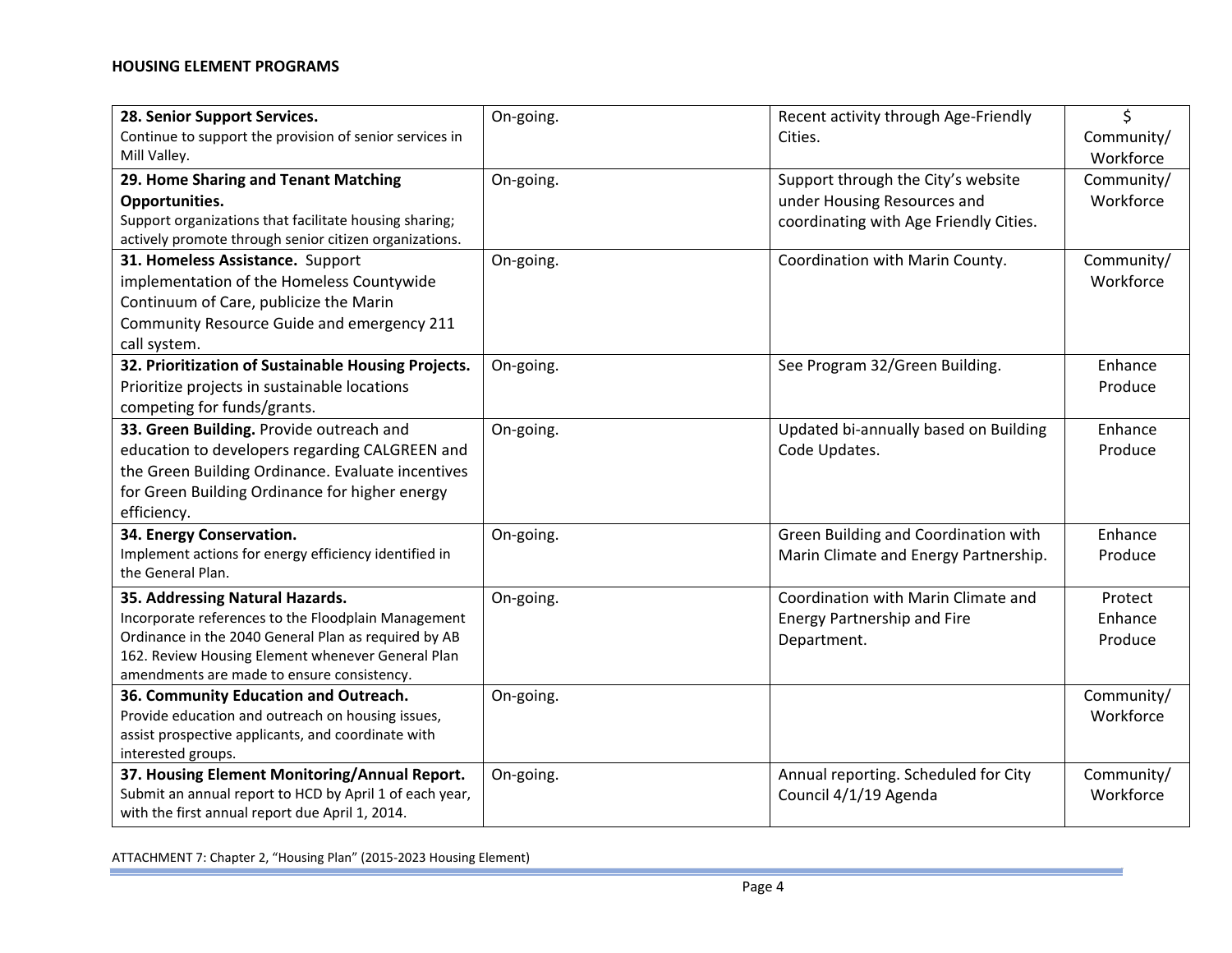| 38. Mill Valley Housing Advisory Committee.<br>Establish Mill Valley Housing Advisory Committee and<br>define roles and responsibilities.                                                                                                                             | On-going.                                                                    |                                                                                                                                                                               | Community/<br>Workforce |
|-----------------------------------------------------------------------------------------------------------------------------------------------------------------------------------------------------------------------------------------------------------------------|------------------------------------------------------------------------------|-------------------------------------------------------------------------------------------------------------------------------------------------------------------------------|-------------------------|
| <b>COMPLETED</b>                                                                                                                                                                                                                                                      |                                                                              |                                                                                                                                                                               |                         |
| Program                                                                                                                                                                                                                                                               | <b>Progress and Accomplishments</b>                                          | <b>Notes</b>                                                                                                                                                                  | Housing<br>Strategy     |
| 6. Mixed Use Zoning in Commercial Districts.<br>Evaluate modifications to residential development<br>regulations in Commercial districts. Remove CUP<br>for multi-family and mixed uses for residential<br>above ground floor or off commercial street<br>frontage.   | Completed.<br>2017: Mixed Use / Multi-Family<br><b>Development Standards</b> | Review CUP requirement for mixed-use<br>buildings.                                                                                                                            | Produce                 |
| 7. Micro-Apartment Units.<br>Explore the feasibility of encouraging and<br>incentivizing micro-apartment units.                                                                                                                                                       | Completed.                                                                   | 2017: Mixed Use / Multi-Family<br><b>Development Standards</b>                                                                                                                | Produce                 |
| 8. Second Units/Accessory Dwelling Units (ADUs).<br>Conduct a survey of recently built second units,<br>and adopt ordinance amendments to ensure<br>maintenance of second units as per City approval.<br>Seek to create an average of eight second units<br>annually. | Completed & On-going.<br>Averaging well over 8+ new ADUs<br>annually.        | Possible funding and coordination<br>opportunity with the County of Marin<br>(SB2) to promote ADUs (website with<br>calculator, floor plans, etc. similar to<br>San Mateo/SF) | Produce                 |
| 25. Density Bonus and Other incentives for<br><b>Affordable Housing.</b><br>Adopt a local density bonus ordinance, and clarify<br>relationship with City's inclusionary housing<br>ordinance.                                                                         | Completed.                                                                   | Additional modifications may be<br>required, based on any new state<br>legislation.                                                                                           | Produce                 |
| 30. Universal Design/ Visitability.<br>Develop and promote guidelines encouraging<br>principles of universal design and visitability.                                                                                                                                 | Completed.                                                                   | 2017: Multi-Family/Mixed Use Design<br>Guidelines.                                                                                                                            | Community/<br>Workforce |
| 14. Maintain and Monitor Capacity in Sites<br>Inventory. Amend Ordinance to strengthen and<br>enhance the program's effectiveness in providing<br>affordable housing.<br>15. Inclusionary Housing Regulations. Amend                                                  | Completed.<br>Completed.                                                     | On-going monitoring to maintain<br>adequate number of sites.<br>Extensive update (2017), small update                                                                         | Produce<br>Produce      |
|                                                                                                                                                                                                                                                                       |                                                                              |                                                                                                                                                                               |                         |